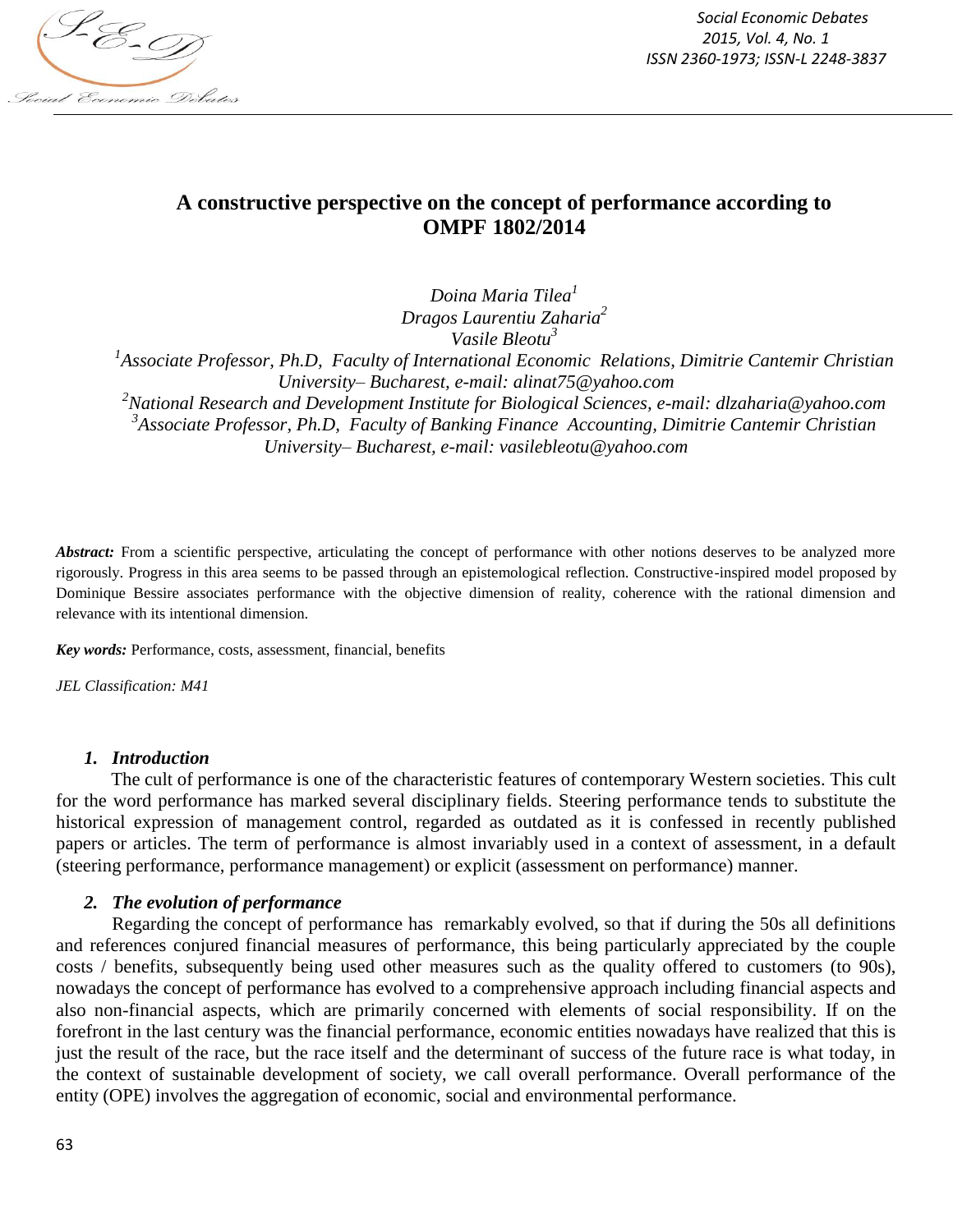

Performance and value are explicitly considered as a result of the action. Some authors however insist on the link between value and performance.

In most researches on performance a need to distinguish its dimensions arises. Morin, Savoie and Beaudig identify four dimensions: the social one (the value of human resources), the economic one (economic efficiency), the political one (organization's legitimacy ahead foreign groups) and the systemic one ( the sustainability of the organization).

De La Villarmois considers that these four dimensions could be reduced only to the objective (economic efficiency and sustainability) and subjective dimensions (the organization's legitimacy ahead foreign groups and the value of human resources) and states that all models proposing a representation of the concept of performance reach to the same conclusion:

*It is a concept (or a construct) difficult to assimilate because of its multiple dimensions.*

Jacot and Micaelli propose the de-globalization of performance, associating to each of the four levels of decision that they retain (meta-political, strategic, tactical and operational) four levels of performance (societal, financial, commercial and physical). There is being raised delicate issues as the purpose of the enterprise, consistency between its objectives (productive, commercial, financial, social), their relevance in relation to certain purposes.

Jacot and Micaelli formulate the postulate of a link between performance, consistency and relevance.

The word consistency seems not to raise particular difficulties of definition. By coherence is meant that decisions are logical to each other (internal consistency) and in relation to a scale of preferences (external coherence). The word relevance seems to dedicate its recent success to the challenging title of the paper written by Johnson and Kaplan (Relevance Lost, 1997). Typically, relevance is defined in relation to a user and to intent. And yet, in some cases, it seems that relevance is confused with consistency; it can measure a certain ability to cover a departure from the norm or, in other cases, it is assimilated with precision, even accuracy.

These differences in interpretation have concrete consequences, as shown by the debate over accounting normalization. Colasse highlights in order to severely criticize it, the objectivist concept of relevance: it is about searching for relevance in relation with an observed object that is unique (the enterprise), as a scientific measuring device measures a size without considering many possible uses.

Performance appears either as a summation of relevance and coherence, either as a product of an iterative loop between the two terms (concept associated with the cybernetic model). These concepts, although seductive, have the great drawback that they disregard the strategic intelligence of the user. For him, coherence, relevance, and performance do not make sense and are a subject of interpretation only in relation to certain finality.

For Bourguignon, "performance is subjective because it is the product of the operation, by its subjective nature, which consists in bringing a reality closer to a desire, ascertains the degree of success of an intention". For Lebas, "performance is not a concept that is defined by an absolute manner".

Referring to subjectivity, Bescos draws a distinction between measuring performance and measuring results. The first is based on the relatively objective nature of the information, while the other, more subjective, would invite to an interpretation in terms of culture and value judgment.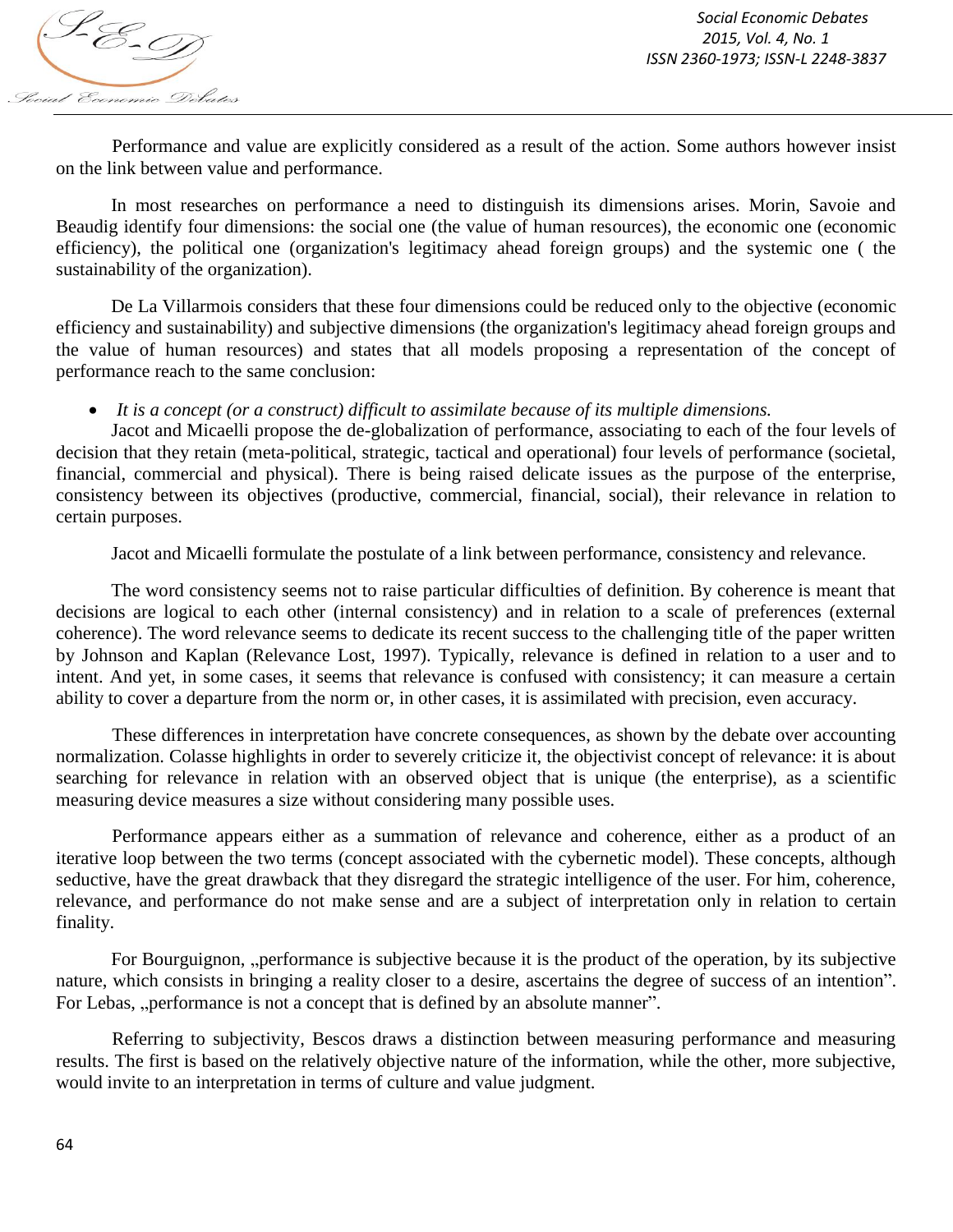S-E-T Social Economic Debates

*Social Economic Debates 2015, Vol. 4, No. 1 ISSN 2360-1973; ISSN-L 2248-3837*

#### *3. Factors that influence the performance of the entity*

Jean-Claude Scheid recalls that until the first half of the twentieth century, accounting rather serves to establish, with caution, a situation often called "inventory" instead of "balance", than to calculate the result. The investor is looking for financial security, and the balance will come to preference in to the detriment of the analysis of profitability, and also of the economic analysis in terms of flow. The French conception of the result is consistent with the recognized priority of balance.

B. Colasse highlights that "taking into account the regulated and normalized definitions of terms income and expenses, the result is purely patrimonial and corresponds to revenues that the company procures for its owners."

Given the strength of the relations between accounting and taxation, it is not surprising at all to find that balance sheet approach on the definition that the French General Tax Code gives to the net result "represented by the difference between the net asset value at closing and the one corresponding to the opening of the year".

In such a conception, the results account becomes, to some extent, an annex to the balance sheet that explains the change in equity, exclusively new contributions and distributions. Not to be neglected the concept of subjectivity that accompanies the concept of result and that finds its causes in the perspective of the outcome that different categories of users have, and in accounting policies and options.

If we judge the outcome from the perspective of the owners of the enterprise, it will be the difference between revenue and expenditure, including financial and personal ones. In view of the capital-bringers (either owners or banking creditors), the result is the difference between revenue and expenditure, exclusively the interest paid to creditors. J.Richard refers to this result, when he talks about the economic result.

If we widen the area and if we refer to both interests of the employees and the ones of the capitalbringers, the result will be best defined by the added value.

Within the frame of reference of French accounting, the border between expense and profit is far from being clear. It is known that among some managers of enterprises, there is a tendency to take on the salary items that would otherwise be taken on the distribution of benefits. The fact that this is a reality, and not just a French one, it is also attested by the opinions of two American economists, Cyert and March are asking themselves, "... why do we consider salaries as expense and dividends as profits ... and not vice versa? Which is in fact the role of the company, to maximize the profit or wages?"

Since the value of an enterprise or rather of its shares is no longer calculated as sum of the values of assets, but determined by its ability to generate economic benefits, the balance loses interest before the account of profit or loss, which better translates this skill. In such an approach, the result is not expressing a change in property anymore (enrichment or depletion), but it becomes an indicator of performance.

About what performance it is all about? ... But what is performance? Without giving an exhaustive and universal definition of performance, here are some meanings to which the specialized literature makes frequent reference:

 *Performance equals success. Performance does not exist by itself; it is dependent on the representation of success made by the different categories of users of accounting information.*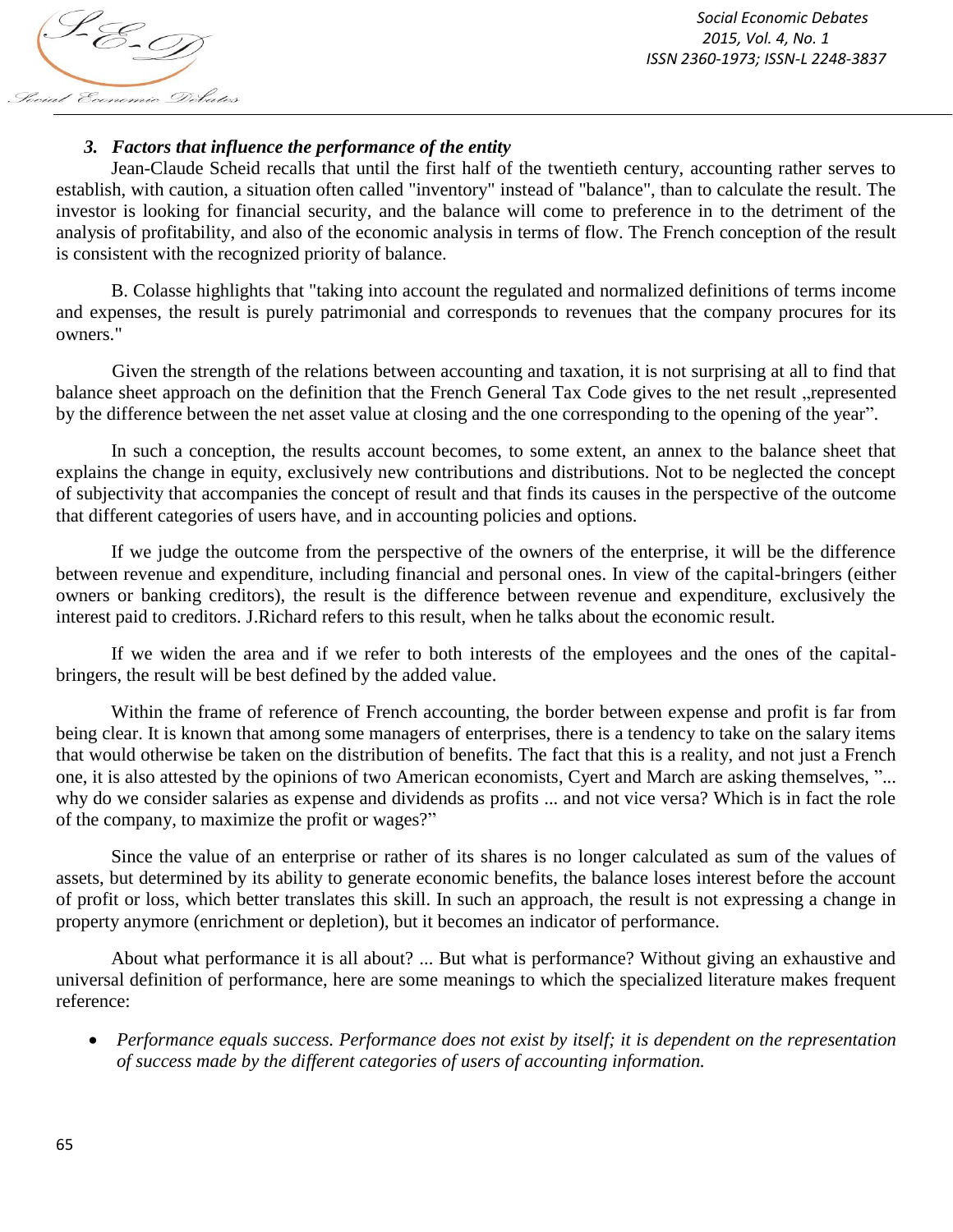

- Performance is the result of the action. The opposite of the previous one, this understanding does not *retain the value judgment of external users. Measuring performance is understood as "ex post evaluation of the results achieved."*
- *Performance is action. In this respect, performance is a process, not an outcome that occurs at some point.*

Relating to these understandings, we can understand that performance is defined by the users of accounting information in relation to their own objectives. Thus, a definition of the performance of an economic entity, designed in a heritage context (in terms of liquidation and partition), could not satisfy a user who is placed in a context of continuity of exploitation.

Performance is not a state but a process, its content becoming almost secondary in relation to its own dynamic. This attitude is translated into practice and by the conduct of financial analysts assessing titles by multiples of the held net profit, but also anticipated.

*The emergence of the account of profit and loss as a document explaining the variation of heritage is attested in the second half of the fourth century and conditioned in a significant extent by the evolution of the balance sheet.*

Since the early twentieth century (1908), Eugen Schmalenbach opposes the traditional economic vision of the balance sheet an analysis that he qualifies as dynamic and which focuses on measuring the result, considered more useful for business management.

In the U.S. during 30s, W.A. Paton and A.C. Littleton are developing a model for determining the outcome, based on , the conventional accounting theory" (conventional accounting).

Regarding the observation field of performance, two trends are binding:

- a) some defend a restrictive concept of result (current operating concept);
- b) while others prefer a wider definition (*all inclusive concept*).

The first do not want to include the account of profit and loss than the consequences of ordinary operations, normal for the current period and to impute to stock operations which do not concern the exploitation. Items specific to exploitation are considered normal, recurrent, allowing predictions of future performance and comparisons over time and space of this performance. This theory corresponds to the priority given to the account of profit and loss.

## **Is performance a residual value?**

We tend to believe that, on the contrary, the performance is synergy, is dynamic, which is why its shape through the income statement as synthesis of flow accounting is fundamental. But achieving an optimum in terms of measuring both financial position and performance of the enterprise, it may be possible only in the context of the restriction of capital maintenance.

Therefore, we can say that, from the international perspective, the balance sheet keeps up with the income statement.

# **4. Measuring financial performance through "The account of profit and loss". Convergence / divergence**

66 Achieving performance is a priority objective of any enterprise, and performance-related information is of interest to a wide range of users of financial information. Most times the performance of the enterprise is